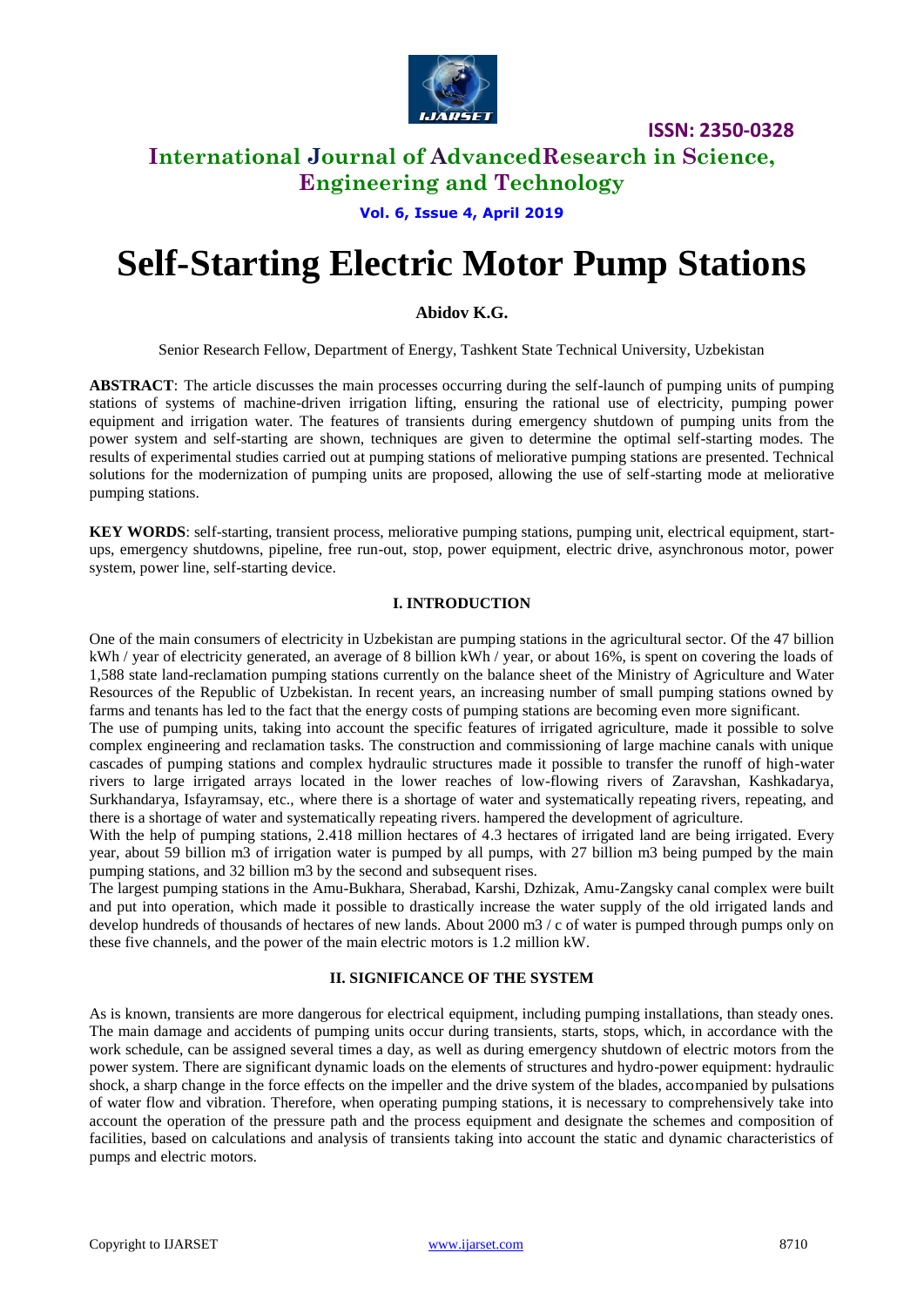

# **International Journal of AdvancedResearch in Science, Engineering and Technology**

## **Vol. 6, Issue 4, April 2019**

Pumping installations of an open irrigation system operate on pipelines of relatively short length, ending in siphon outlets. With a planned shutdown of the pump unit at the beginning of the adjustment valve is closed, then the drive motor is disconnected from the network. Due to this, the pump unit stops and does not rotate in the other direction.

#### **III. LITERATURE SURVEY**

With [1,2] emergency shutdowns due to the fact that the adjusting valve is not closed, when there is no non-return valve or it does not work, the water in the pipeline after the unit is turned off will go back. At the beginning of work, the frequency of rotation of the unit decreases and reaches zero, then under the action of water in the pipeline, the direction changes, the rotation goes in the other direction, and the value of the return hijacking speed becomes more nominal. When the pump rotates in the other direction, the pump seals fail. This leads to a violation of the pump sealing system. Therefore, after such a regime, before starting, they remove the pump plugs, remove the burnt glands, and block new glands. The vacuum pump is started to prepare the pump for start-up as the adjusting valve does not close tightly, filling the collector with water is required.

## **IV. METHODOLOGY**

The number of installed pumping units at meliorative pumping stations varies widely (2-16 pieces). The drive motors of the pumps are powered by a step-down substation of the pumping station. At these substations, two-winding and three-winding transformers are used. The number of simultaneously self-starting motors of a pumping station is determined on the basis of the allowable value of the mains voltage decrease at the time of self-starting. Knowing the mains voltage and the resistance of the power source, we determine the magnitude of the recovering voltage on the motors. When the pumps are vertical, axial, where there are no valves, any voltage deviation is associated with rotation in the other direction, which negatively affects the work of the thrust bearing, on the mounting of the pump and motor windings. All this is associated with the consumption of scarce materials, requires a lot of time and qualified repairmen. If the pump is working with suction, then during the interruption of power it can lose water, turn on unfilled. Experience shows that the loss of a column of water occurs, as a rule, only when the rate drops below 50%. After each redemption or landing voltage network pumps are turned off. A lot of time is required to restore the station to its initial working condition. A simple pumping station during the period of intensive irrigation is unacceptable, therefore, it is of great technical and economic importance to reduce the downtime of pumping units of a pumping station using selfstarting. Calculations of self-starting currents for asynchronous motors should be performed both during design and during operation of power facilities.

#### **V. EXPERIMENTAL RESULTS**

A number of programs have been developed for calculating this mode for industrial enterprises, that is, development is proceeding along the path of a software implementation of a mathematical model [3]. Organizations involved in this area use different methods of software implementation.

When power is applied, the self-starting mode of electric motors is used when the rotational speed increases. Self-start will be successful if the pumping units involved in this mode unfold to the operating speed within the allowable time. The success of the self-start depends on the interruption time of the power supply, the parameters of the supply circuit, the total power of the electric motors not disconnected and their loading, the mechanical characteristics of the mechanisms and other factors.

In all cases, the implementation of self-start should be reasonable. The main task of self-starting is to maintain the efficiency of the pumping station during short-term repayment. If the power of the power supply system is sufficient, all pumping installations for which it is necessary can participate in a simultaneous self-start. If the limited power of the power supply system does not allow this, then several steps of self-starting are provided for, that is, alternate selfstarting of several groups of pumping units. This also raises the question of the mutual influence of the power supply system and the engines of pumping units involved in self-starting. A more significant limitation in the use of selfstarting pumping stations is caused by the fear of the possibility of a water hammer in the discharge pipe when a loaded pump is suddenly turned on.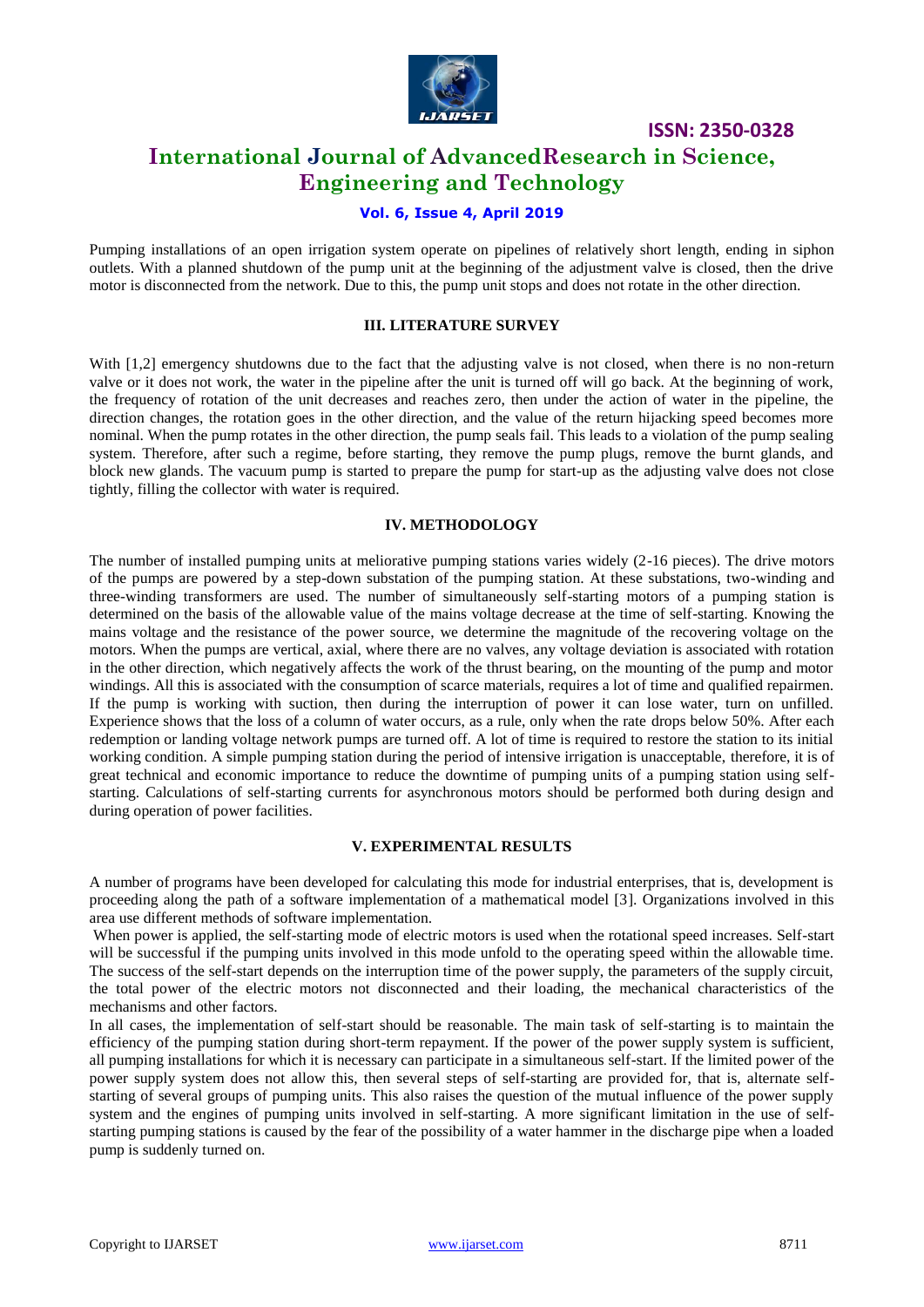

**International Journal of AdvancedResearch in Science, Engineering and Technology**

**Vol. 6, Issue 4, April 2019**





In the proposed work, the on-state time of the engine at redemptions is determined using a sensor, a recording pressure gauge installed at the pump outlet (Fig. 1) or by calculation based on the four square characteristics of the pump and the parameters of the pump unit. The self-starting zone is within the range of the change in pressure from the nominal value to the minimum value. In this work, after the redemption, the disappearance of the voltage in the network, you can determine the allowable self-starting zone of the engine based on:



Fig.2. Self-start when  $t_{\text{shutdown}} = 4.5 \text{ s}$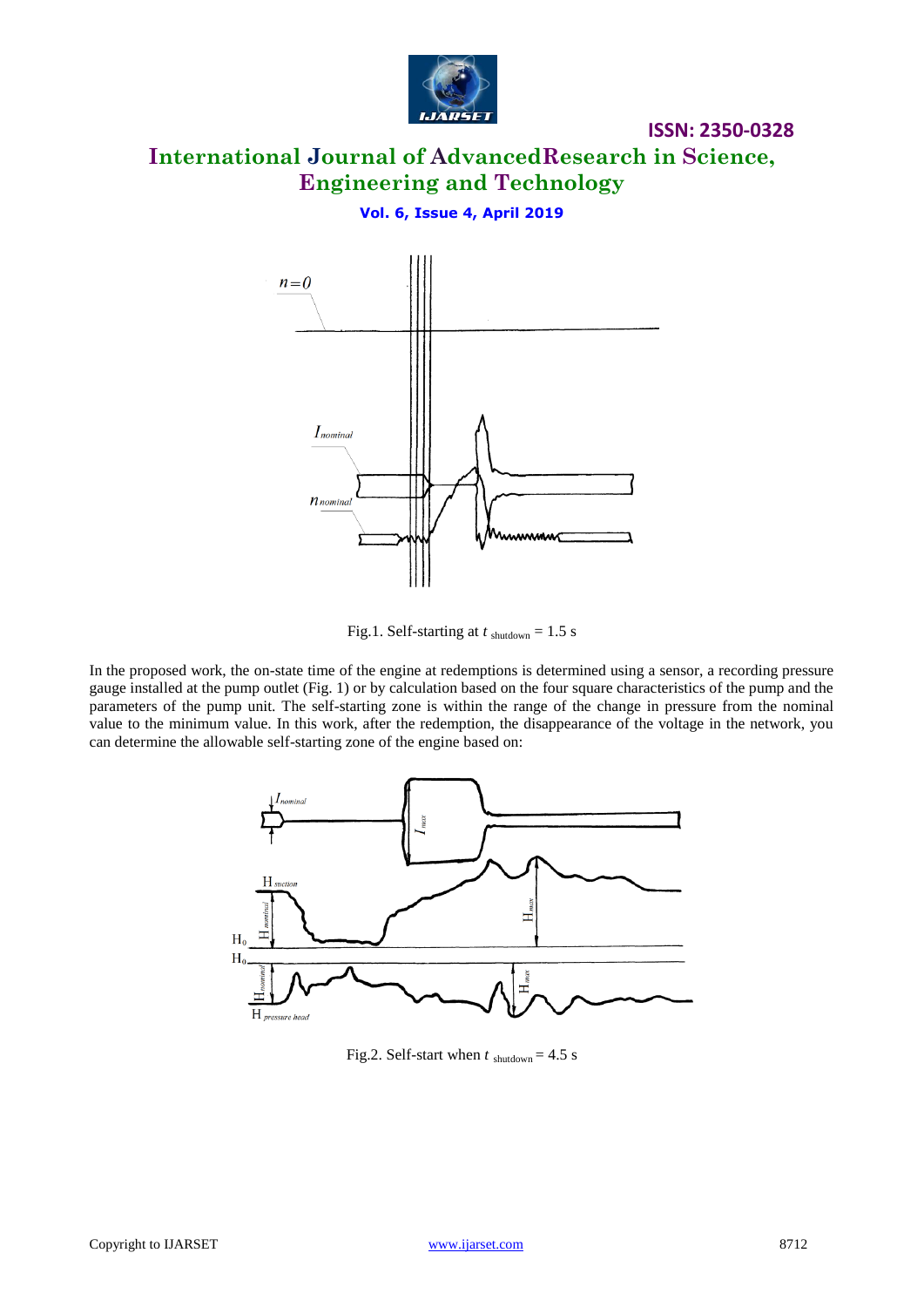

# **International Journal of AdvancedResearch in Science, Engineering and Technology**

## **Vol. 6, Issue 4, April 2019**



Fig.3. Self-start at  $t_{\text{shutdown}} = 2.2$  s

a) the design data of the pump station and the four square characteristics of the pump (by calculation);

b) measuring the pressure using sensors or a recording manometer installed at the outlet of the pump (to improve accuracy) or an exemplary manometer (Fig. 2);

d) characteristics of the after-run of the pump unit, by which the zone for a successful self-starting is determined (Fig. 3).

Increases the reliability of the pump unit as a whole, reduces downtime, reduces the consumption of scarce materials. Using the method allows you to free the labor of skilled workers or professionals, because there is no possibility of creating an emergency at pumping stations [4,5].

High-voltage power lines of Amu-Zang pumping stations and electric motors are operated in difficult climatic conditions. During the irrigation season, redemptions of network voltage and short-term decrease in network voltage are observed. This leads to the shutdown of all pumping stations and pumping stations.

The pumping station of the first lift is equipped with horizontal centrifugal pumps of the type 24NDS with a grinded diameter of the DRC impeller = 375 mm. As a drive motor, three-phase asynchronous motors of the DAZO type are used. The first-stage pumping station consists of 16 24NDS type pumps with impeller diameter of 875 mm and DAZO-15-59-10 asynchronous motors in the same quantity.

The pumping station of the second stage consists of similar pumps (24NDS with DRC =  $375$  mm) in the same number of 16 pieces, but the electric motors of the type DAZO-15-69-10 are used as the electric drive. All of these pumping station engines are powered by a single substation. These engines are powered by a TDTN-2500/110/6/6 type transformer No1.

#### **VI. CONCLUSION AND FUTURE WORK**

Experimental oscillograms of the process of self-starting under natural conditions at the pump station Amu-Zang of the first ascent of the second stage were removed. The processes of self-starting of one pumping unit No. 11 were oscillographic at different values of the time delay, which varied from 1.5-3 seconds. The rotational speed of the pump, the stator current I, the run-down time and the self-start time were recorded. The results of the oscillogram of the field study are shown in Fig.1. and fig.3. From the oscillogram, it can be seen that the multiplicity of the starting current and the duration of the self-start increase with increasing repayment time.

An increase in the exposure time leads to an increase in the multiplicity of the starting current and the duration of the start. The results of the field study show that the minimum starting current will be with a decrease in the repayment time to 1.5-2 seconds. The shorter the power interruption, the less the motors have time to brake, the less their starting currents and the higher the initial voltage on the tires after the backup power is turned on and, consequently, the faster the motors start to self-start.

The materials of the article and recommendations given in it can be the basis for innovative projects dedicated to improving the operational reliability and energy efficiency of electric motors of pumping unit drives.